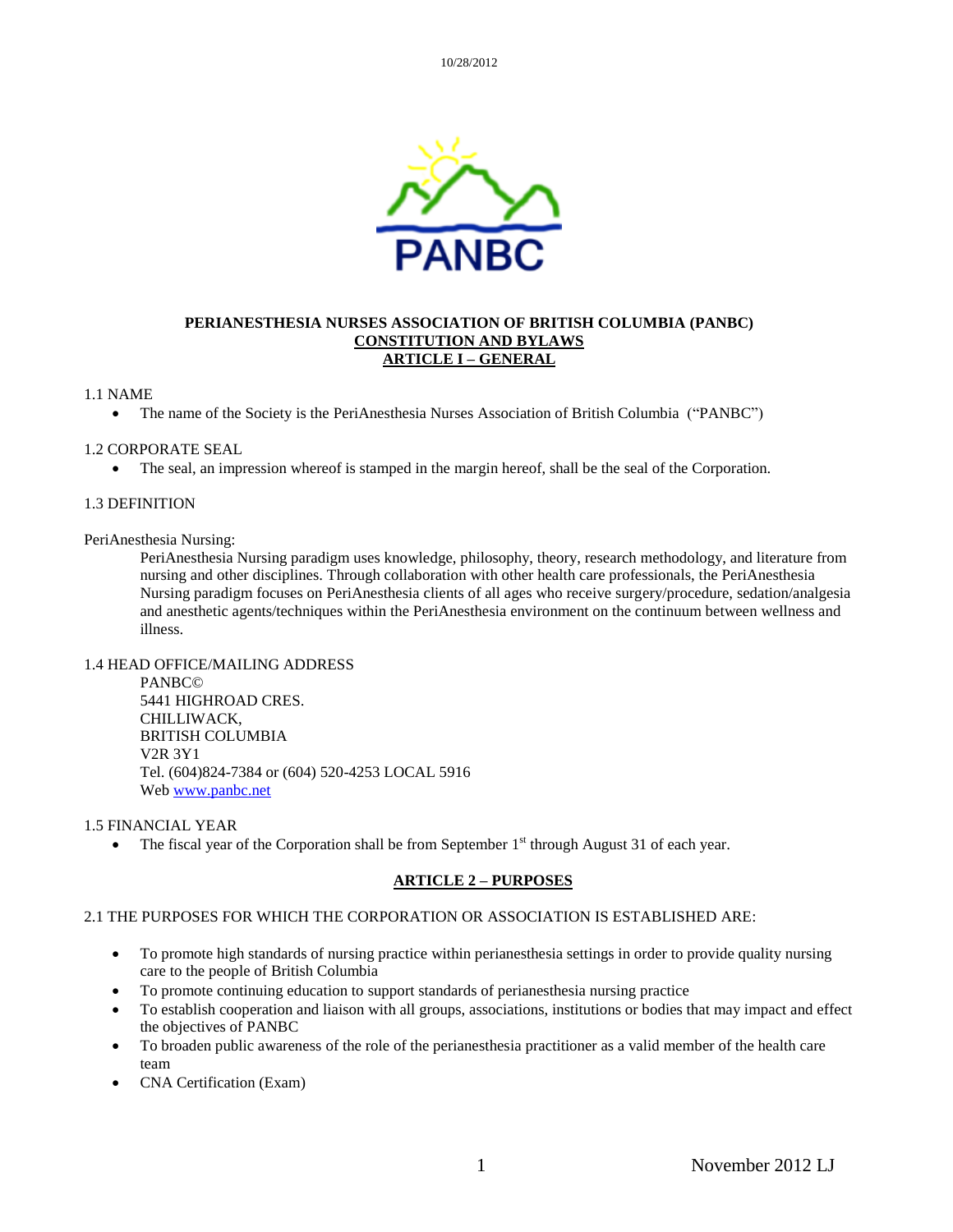# **ARTICLE 3 – BYLAWS**

#### 3.1 DEFINITION:

A member who is currently in good standing within British Columbia and is also a national member of NAPAN.

# 3.2 THE FOLLOWING CLASSES OF MEMBERSHIP ARE ESTABLISHED:

3.2.1 ACTIVE: Registered Nurse who is currently registered with CRNBC and who is working in an environment where perianesthetic nursing is practiced or has a vested interest in the perianesthetic care of clients. Active membership status includes entitlement to hold office and to vote on corporate issues.

3.2.2 ASSOCIATE: Health care practitioner who is working in an environment where perianesthetic nursing is practices or has vested interest in the perianesthetic care of clients. Associate membership holds a reduced annual membership and does not include entitlement to hold office or to vote on corporate issues.

3.2.3 STUDENT: Student members who hold a reduced annual membership are not entitled to hold office or to vote on Corporation issues.

3.2.4 HONORARY MEMBERSHIP to be determined.

# 3.3 CONDITION OF MEMBERSHIP

- Membership in the Corporation shall be limited to persons interested in furthering the objectives of the Corporation and shall consist of anyone whose application for admission as a member has received the approval of the Board of Directors of the Corporation.
- Membership in the Corporation and the privileges, which accrue with such membership, shall be extended to those members who have paid the annual membership dues as determined by the Board of Directors of the Corporation.
- Any member may be required to resign by a vote of three-quarters (3/4) of the members at an annual or special meeting.

# 3.4 ADMISSION OF NEW MEMBERS

3.4.1 Individuals applying for Active Membership must submit to the Corporation:

- an application in the form prescribed by the Board of Directors
- annual membership dues as prescribed by the Board of Directors
- evidence of the applicant's current registration status with their nurses licensing body in Canada
- evidence of the applicant's current involvement or interest in perianesthesia nursing as described in Section 3.2.1 of this Article
- evidence of the applicant's current registration with CRNBC

3.4.2 Individuals applying for Associated Membership must submit to the Corporation:

- an application in the form prescribed by the Board of Directors
- annual membership dues as prescribed by the Board of Directors
- evidence of the applicant's current professional designation
- evidence of the applicant's current involvement or interest in perianesthesia nursing as described in Section 3.2.2 of this Article

3.4.3 Individuals applying for Student Membership must submit to the Corporation:

- an application in the form prescribed by the Board of Directors
- annual membership dues as prescribed by the Board of Directors
- evidence of the applicant's current student status
- evidence of the applicant's current involvement in or interest in perianesthesia nursing as described in Section 3.2.4 of this Article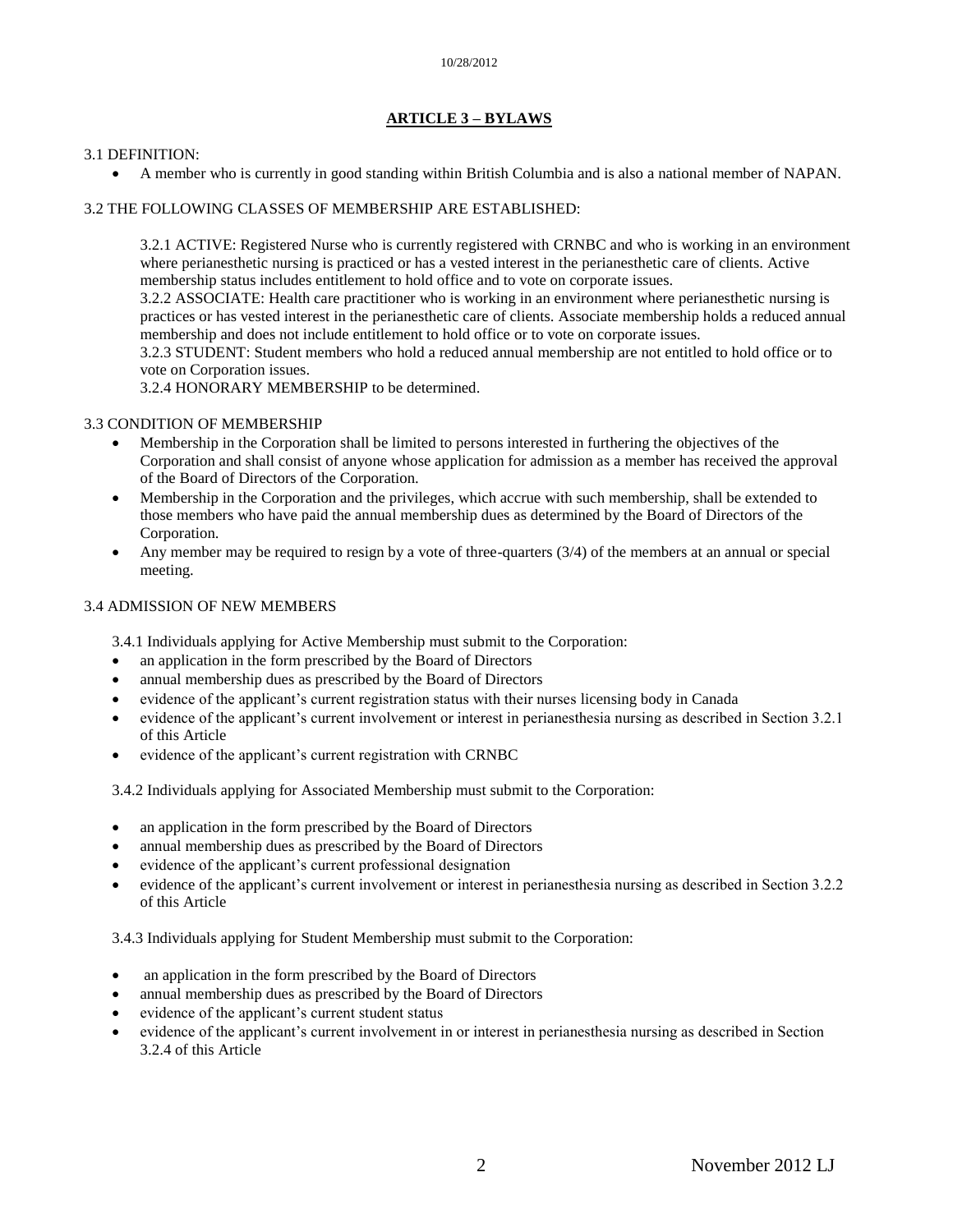- 3.4.4 Any group supportive of PANBC applying for affiliate status must submit to the Corporation:
- an application in the form prescribed by the Board of Directors
- annual membership dues as prescribed by the Board of Directors
- current involvement or interest in perianesthesia nursing as described in Section 3.2.3
- The Board of Directors reserves the exclusive right to accept or reject any application for membership in any class. The submitted membership fee shall be returned to unsuccessful applicants.

# 3.5 REMOVAL OF MEMBERS

 Any member whose dues are unpaid for the current year shall have membership privileges removed until such dues are paid.

# 3.6 RESIGNATION OF MEMBERS

 Any member may resign by submitting a resignation in writing to the Registrar at any time. There will be no rebate of dues.

# 3.7 REINSTATEMENT OF MEMBERS

 Any member who has resigned may apply to the Board of Directors in writing to have membership reinstated. The Board of Directors may or may not reinstate the membership on such terms and conditions as it may decide. Reinstatement prior to the end of the current year will result in no additional submission of dues.

# **ARTICLE 4 – ANNUAL DUES**

# 4.1 MEMERSHIP DUES

- Membership dues for each class of members as listed in Article 3 shall be fixed by resolution at an annual meeting of PANBC to become effective no fewer than fifteen months from the date of the resolution.
- Such dues shall continue to be the annual membership dues until changes made by the resolution at an annual meeting become effective.

#### 4.2 ELIGIBILITY

 All classes of members, except Honorary Members, shall pay such annual dues as prescribed by the Board of Directors.

#### 4.3 PAYMENT OF DUES

 All annual dues shall be payable to PANBC at the head office/mailing address as per Section 1.3 by the first day of September in each year for the year then commencing.

#### 4.4 NAPANc Affiliation

 A portion of PANBC membership dues is paid by PANBC to NAPANc to obtain NAPANc membership. PANBC's portion of NAPANc dues is owed for the current year by April 1<sup>st</sup> each year.

#### 4.5 ACCEPTANCE OF MEMBERS

No membership of any class shall be effective until the annual dues payable for such membership are paid.

# **ARTICLE 5 – MEETING OF MEMBERS**

# 5.1 ANNUAL MEETINGS OF MEMBERS

- An annual meeting for the transaction of business of PANBC shall be held at such a time and at such a place in British Columbia as may be decided upon by the Board of Directors. Any matters, which are properly the concern of PANBC, may be considered at this meeting. The Board of Directors or the President or President-Elect shall have the power to call at any time, a general meeting of the members of the Corporation.
- Members will be required to submit in writing additional agenda items seven days prior to the meeting. The board will then consider the agenda item.
- Emergent items can be brought to the Board of Directors in writing 24 hours prior to the annual general meeting. It will be up to the Board of Directors discretion to include the issue on the agenda. The Board of Directors will be required to respond in writing to any member who submits an item for the agenda. Some issues may require resolution outside of the annual general meeting.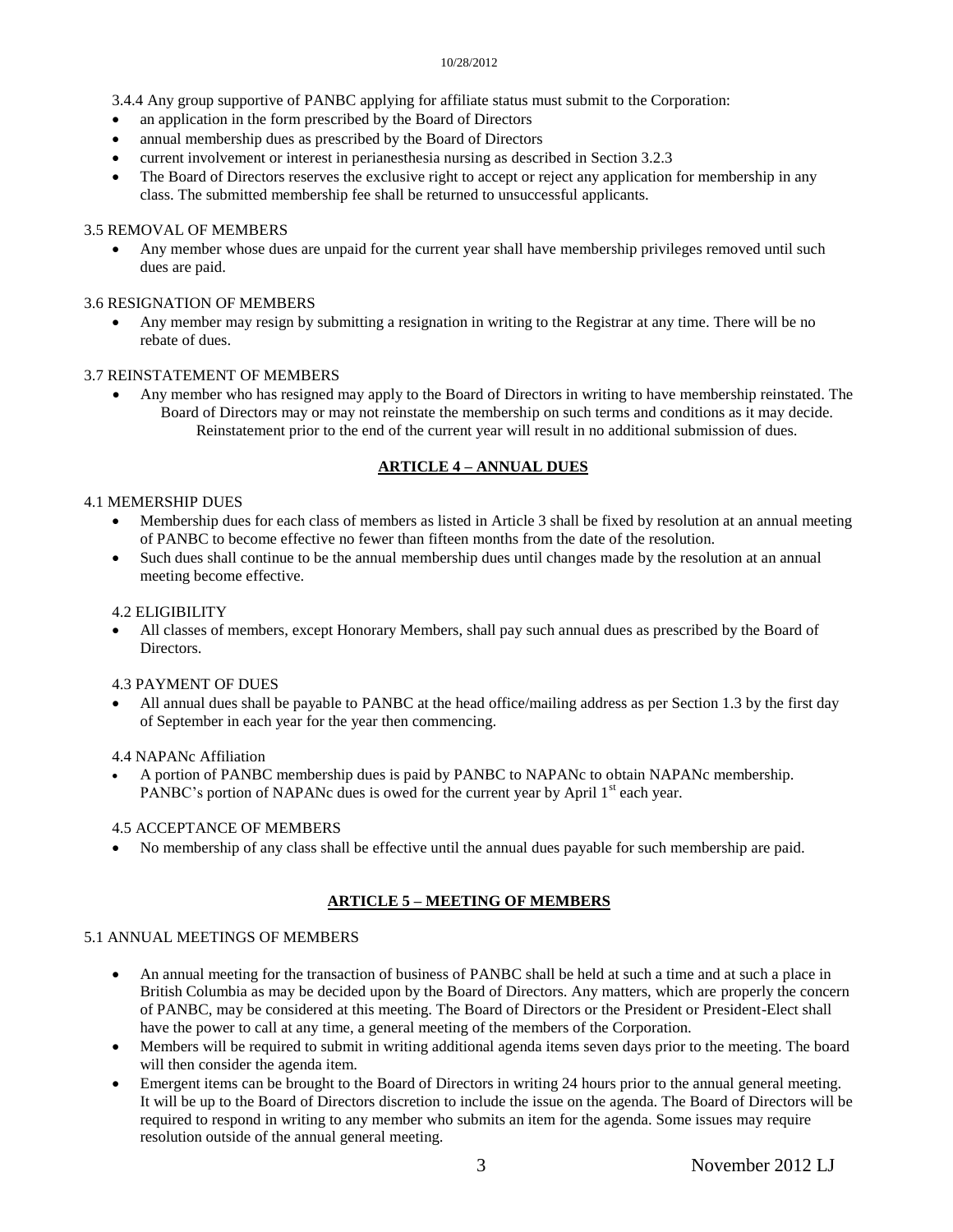# 5.2 SPECIAL MEETINGS

 A special meeting of PANBC may be held at such time and place in British Columbia as determined by the Board of Directors. The number of voting members required to requisition a special meeting should be required to be no less than five percent (5%) of the voting members. Any request of such a meeting shall set out the reason for it and the business to be transacted. Any meetings to be convened in this manner shall be held within thirty days of such a request, and be held at such a place and time as stipulated by the Board of Directors. No business shall be transacted at a special meeting except such business as has been specified in the written request.

#### 5.3 NOTICE OF MEETINGS

Written or electronic notice shall be given to each member of any annual or special meeting of the Corporation.

# 5.4 NOTICE OF ERROR OR OMISSION

- No error or omission in giving notice of any meeting or any adjourned meeting, whether annual or general, of the members of the Corporation shall invalidate such meeting or make void any proceedings taken there and any member may at any time waive notice of any such meeting and may ratify, approve and confirm any or all proceedings taken or had thereat.
- For purpose of sending notice to any member, the director or officer for any meeting or otherwise, the address shall be his/her last address recorded on the books of the Corporation.

# 5.5 VOTING OF MEMBERS

 Each voting member present at a General or Special Meeting shall have the right to exercise one vote. The chair may only cast a vote at a General Assembly in order to break a tie. Every question submitted to any meeting of members may be decided either by a show of hands or by poll, at the request of any active member present.

#### 5.6 QUORUM OF MEMBERS

• Ten percent (10%) of the membership shall form a quorum for the transaction of business.

# **ARTICLE 6 – BOARD OF DIRECTORS**

#### 6.1 DEFINITION OF THE TERM "BOARD OF DIRECTORS"

- The Applicants for Associate Nursing Group and for Incorporation shall become the first Board of the Association and the Corporation whose term of office on the Board of Directors shall be for a period until their successors are elected. There shall be a minimum of three Directors.
- At the first meeting of the members, the newly elected Board shall replace the Provisional Directors named in the Letters Patent of the Corporation.
- A Board of Directors shall manage the affairs of PANBC. Each member of the Board of Directors has the right to exercise one vote. The number of Directors shall be determined by a majority of the Directors at a Board meeting and sanctioned by an affirmative vote of at least two-thirds (2/3) of the voting members at a meting called for the purpose of determining the number of Directors to be elected to the Board of Directors.

The PANBC Board of Directors shall consist of the Officers of the Corporation:

#### 6.1.1 OFFICERS OF THE CORPORATION:

- o President
- o President Elect
- o Secretary
- o Treasurer
- 6.1.1.1As well as:
	- o Regional directors (or delegate) one from each Health Authority
		- Vancouver Island, Vancouver Coastal, Fraser Health, Interior Health, Northern Health,
		- Provincial Health Service.
- 6.1.2 The President or designate of each jurisdiction.
- 6.1.3 Non-voting members of the Board shall consist of Past President, Treasurer Elect and Secretary Elect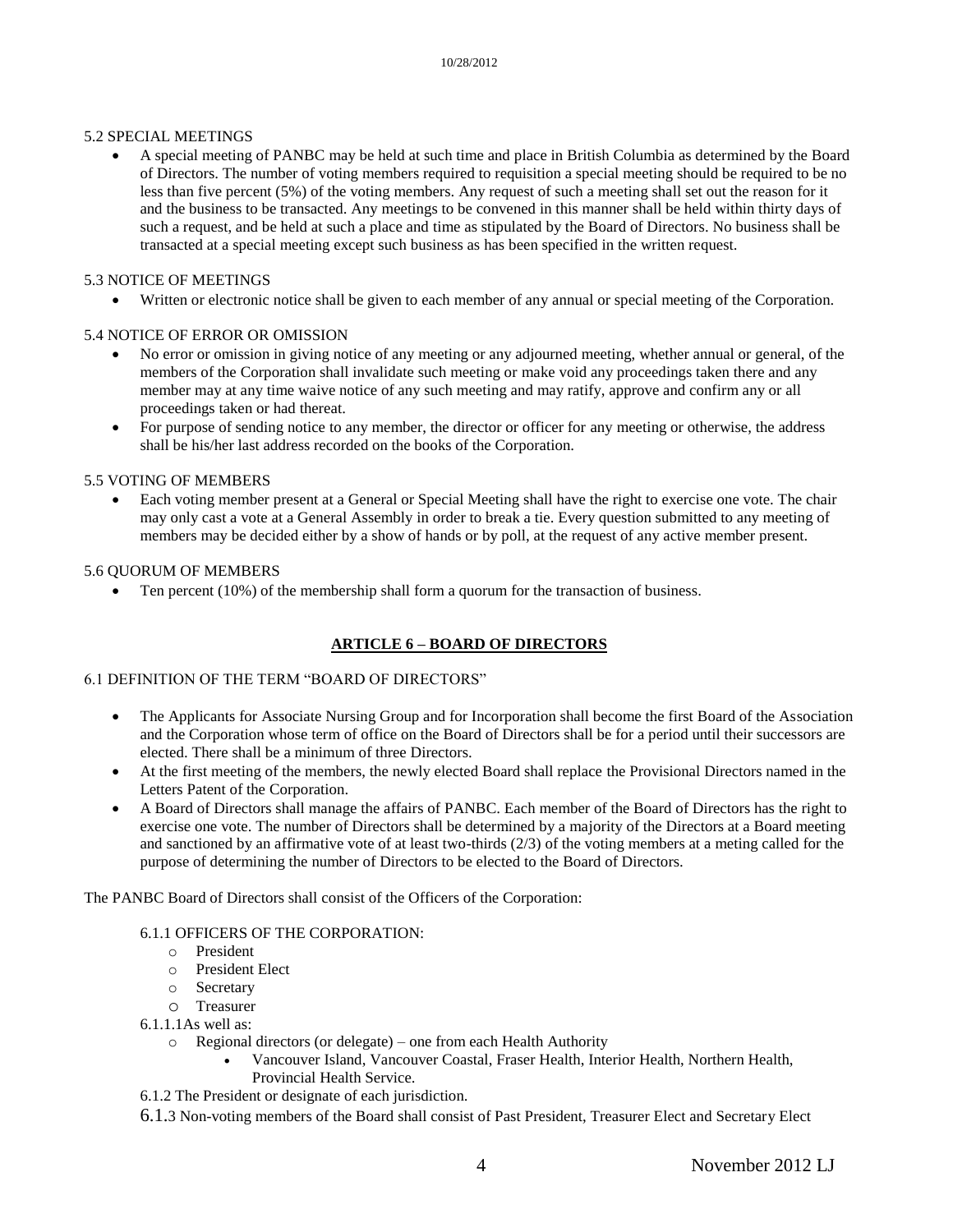### 6.2 ELIGIBILITY TO HOLD OFFICE AS A DIRECTOR OF THE BOARD

 All Directors of the Board of the Corporation must hold active membership in PANBC© and hold active membership at the time of nomination and election, and maintain such active membership for the duration of his/her term of office.

# 6.3 ELECTION AND TERM OF OFFICE

- Election of Directors of the Board shall be by vote of active members in attendance at an annual meeting of members. Each Director shall be elected to a specified position on the Board to hold office for a two year term. A director of the Board may be nominated for successive terms.
- A retiring Director shall remain in office until the dissolution or adjournment of the meeting at which his/her retirement is accepted and a successor is elected.

#### 6.4 VACANCIES

- Vacancies among the Board of Directors, exclusive of the President, or immediate Past President, however caused, may, so long as a quorum of Directors remain in office, be filled by the Directors who by majority vote, may, by appointment, fill the vacancy from among the qualified members of the Association.
- Otherwise such vacancy shall be filled at the next annual meeting of the members at which the Directors for the ensuing year are elected, but if there is not a quorum of Directors, the remaining Directors shall forthwith call a meeting of the members to fill the vacancy.
- If the President vacates her/his office during her/his term, that office will be filled by the remaining BOD's, until the next annual general meeting with election of officers.
- A vacancy in the position of immediate Past President will not be filled.

#### 6.5 RESIGNATION OR DEATH

 If a Director should resign her/his office by delivering a written resignation to the Secretary of the Corporation, die, or otherwise cease to act, the Board may appoint a replacement for the remainder of the term in office.

#### 6.6 INABILITY OR REFUSAL TO SERVE

 The office of Director shall be automatically vacated if she/he is found by a court to be of unsound mind; if she/he becomes bankrupt or suspends payments or compounds with creditors. If the President-Elect should be unable or refuse in writing to proceed to the office of President, the position must be filled with the Past President of designate before an election.

#### 6.7 REMOVAL OF OFFICERS AND DIRECTORS OF THE BOARD

 Any Director may be removed from office by a three-quarter (3/4) vote of the voting delegates at a meeting of PANBC.

#### 6.8 REMUNERATION OF DIRECTORS & ADVISORY COUNCIL

 The Directors and Advisory Council members shall serve as such without remuneration, and no Director shall directly or indirectly receive any profit from his/her position as such, provided that a Director may be paid reasonable expenses incurred in performance of his/her duties.

# 6.9 CONFLICT OF INTEREST

- A Board member must declare a conflict of interest related to any item of business that comes before a meeting.
- A conflict is present when an individual has an outside interest that can be reasonably be expected to influence how the individual might conduct PANBC business. A conflict of interest exists whether or not the individual is actually influenced by a competing interest.
- Board and Committee members must refrain from placing themselves in any position in which there is a conflict of interest – actual, potential or perceived – between their PANBC responsibilities and their personal interest or their responsibilities to themselves or others.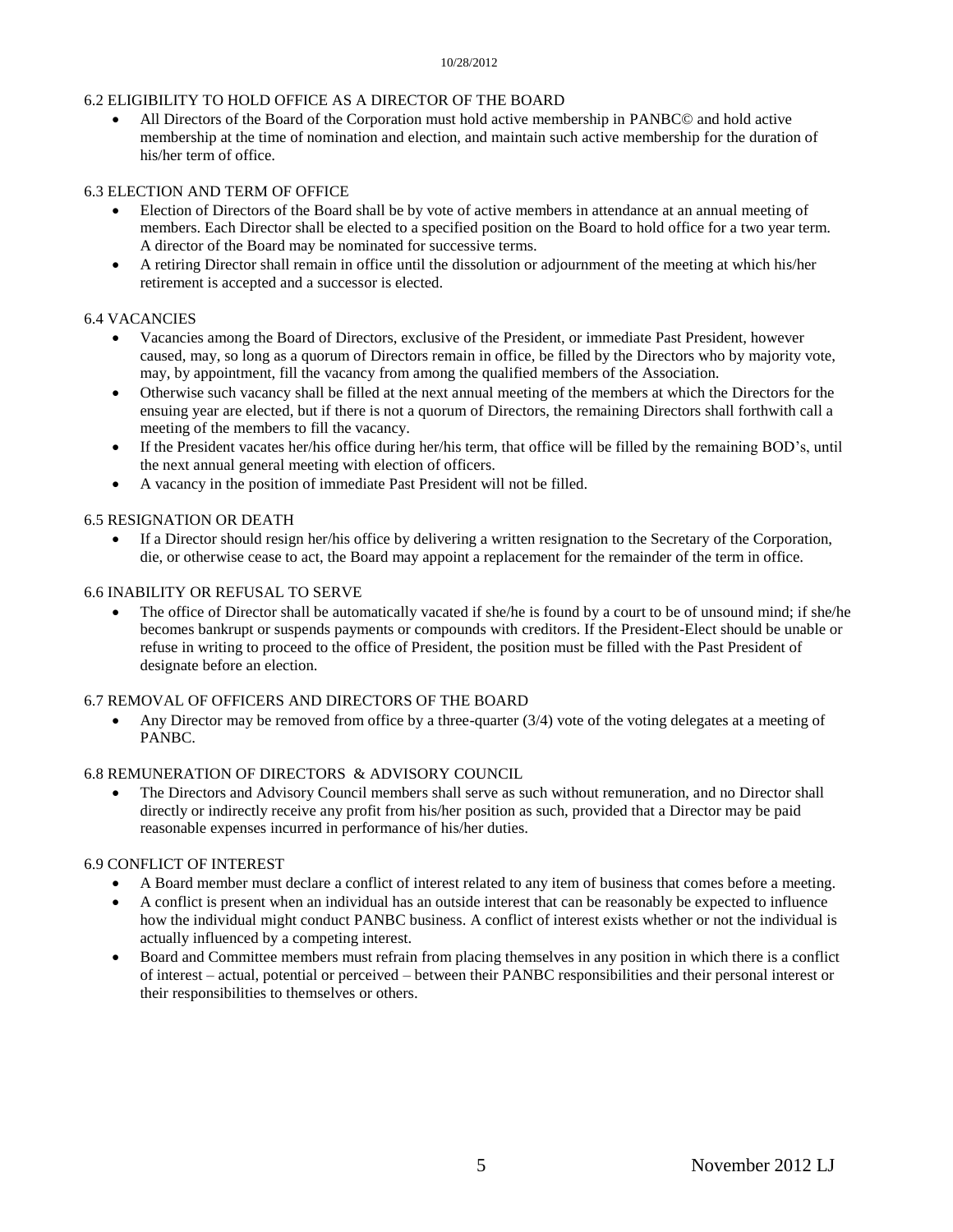#### 6.10 POWERS

- The Directors of the Corporation may administer the affairs of the Corporation in all things and make or cause to be made for the Corporation in its name, any kind of contract which the Corporation may lawfully enter into and, save as hereinafter provided, generally, may exercise all such other powers and do all such other acts and things as the Corporation is, by its charter or otherwise, authorized to exercise and do.
- Without in any way derogating from the foregoing, the Directors are expressly empowered, form time to time, to purchase, lease or otherwise acquire, alienate (means transfer) borrow, sell exchange or otherwise dispose of shares, stocks rights, warrants, options or other securities, lands, buildings and other property, movable or immovable, real or personal, or any right or interest therein owned by the Association for such consideration and upon such terms and conditions as they may deem advisable.
- The Board of Directors shall take such steps as they may deem requisite to enable the Corporation to acquire, accept, solicit, or receive legacies, gifts, grants, settlements, bequest endowments and donations of any kind whatsoever for the purpose of furthering the objectives of the Corporation.

#### 6.11 VOTING, BOARD OF DIRECTORS

- The President shall chair all meetings of the Board of Directors of the Corporation. In the absence of the President his/her duties may be performed by the President or such other Director as the Board may from time to time appoint for the purpose.
- Questions arising at any meeting of the Directors shall be decided by a majority of votes. Each voting member present at the meeting shall have the right to exercise one vote. The Chair may only cast a vote at a meeting of the Board of Directors in order to break a tied vote. All votes at such meeting shall be taken by ballot if so demanded by any Director present, but if no demand be made, the vote shall be taken in the usual way by assent or dissent. A declaration by the Chair that a resolution has been carried and an entry to that effect in the minutes shall be admissible in evidence as prima facie proof of fact. The number or proportion of the votes recorded in favor of or against such resolution need not be recorded. Alternate Directors may attend a Board meeting but may not exercise a vote.

# 6.12 QUORUM AND MEETINGS, BOARD OF DIRECTORS

At least fifty-one percent (51%) of the Board of Directors.

#### 6.13 MEETING OF THE BOARD

 There shall be a minimum of three (3) meeting per year of the Board of Directors and any additional meetings will be called at the discretion of the Chair. Where all Directors consent thereto generally or in respect of a particular meeting, a Director may participate in a meeting of the Board or of a committee of the Board by means of such conference telephone or other communication facilities as permit all persons participating in the meeting to hear each other, and a Director participating in such meeting by such means is deemed to be present at the meeting.

# 6.14 NOTICE OF MEETINGS OF THE BOARD

 Meetings of the Board of Directors may be held at any time and place to be determined by the Directors provided that 48 hours written notice of such a meeting shall be given, other than by mail, to each Director. Notice by mail shall be sent fourteen days prior to the meeting.

#### 6.15 ACTION WITHOUT A MEETING

 Unless otherwise restricted by law or by the articles of the Corporation or bylaws, any action required or permitted to be taken by the Board of Directors may be taken without a meeting if all of the Directors consent in writing to such action. The written consents to such action shall be filed with the minutes of the proceedings of the Board of Directors.

# 6.16 MINUTES OF THE BOARD OF DIRECTORS

 The minutes of the Board of Directors who are named in Article 6.1 shall be available within sixty (60) days of the date of each meeting.

#### 6.17 INDEMNIFICATION OF THE BOARD OF DIRECTORS OF THE CORPORATION

 The Corporation shall indemnify and save the Board of Directors and make any Director and/or Directors harmless from and against all liabilities, claims, actions, causes or action, damages, losses and legal costs of every nature and kind whatsoever which the Board of Directors and any Director and/or Directors may suffer or incur as a result of actions taken by them/him/her within the scope of their/his/her authority as the Board of Directors or member thereof of the Corporation.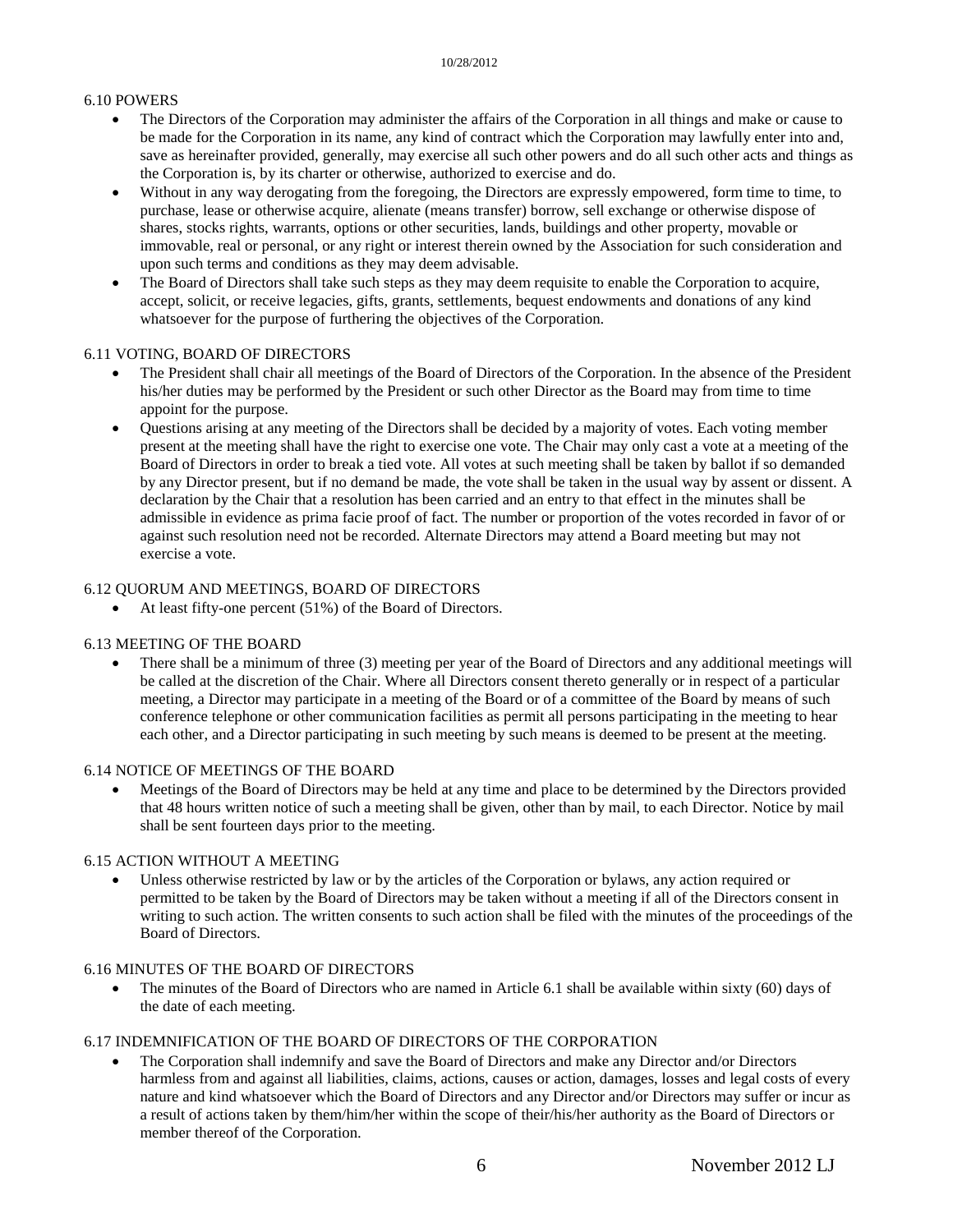#### 6.18 EXECUTION OF DOCUMENTS

- Deeds, transfers, licenses, contracts and engagements on behalf of the Corporation shall be signed by either the President or his/her designate and by the Secretary and the Secretary shall affix the seal of the Corporation to such instruments as require the same.
- Contracts in the ordinary course of the Corporation's operation may be entered into on behalf of the Corporation by any two (2) Officers of the Corporation or by one (1) Officer and one authorized designated agent.
- The President and two other Officers of the Corporation may, upon collaboration, transfer any and all shares, bonds or other securities from time to time standing in the name of the Corporation in its individual or any other capacity or as trustee or otherwise and may accept in the name and on behalf of the Corporation transfers of shares, bonds or other securities from time to time transferred to the Corporation, and may affix the Corporate Seal and deliver under the Corporate Seal any and all instruments in writing necessary or proper for such
- Purposed, including the appointment of an attorney or attorneys to make or accept transfers or shares, bonds or other securities on the books of any company or Corporation. Notwithstanding any previous to the contrary contained in the by-laws of the Corporation, the Board of Directors may at any time by resolution direct the manner in which, and the person or persons by whom, any particular instruments, contract or obligations of the Corporation may or shall be executed.

#### 6.19 BOOKS AND RECORDS

 The Directors shall see that all necessary books and records of the Corporation required by the by-laws of the Corporation or by any applicable statute or law are regularly and properly kept.

#### 6.20 ADJOURNMENTS

 Any meeting of the Corporation or of the Directors may be adjourned to any time and from time to time and such business may be transacted at such adjourned meeting as might have been transacted at the original meeting from such adjournment took place. No notice shall be required of any such adjournment. Such adjournment may be made notwithstanding that no quorum is present.

#### 6.21 CHEQUES

 All cheques, bills of exchange or other orders for the payment of money, notes or other evidence of indebtedness issued in the name of the Corporation, shall be signed by such Officers, or Officer and authorized designated agent of the Corporation and in such manner as shall from time to time be determined by resolution of the Board of Directors, and may endorse notes and drafts for collection on account of the Corporation through its bankers, and endorse notes and cheques for deposit with the Corporation bankers for the credit of the Corporation, or the same may be endorsed "for collection" or "for deposit" with the bankers of the Corporation by using the Corporation's rubber stamp for the purpose. Any one of such Officers or agent so appointed may arrange, settle, balance and certify all books and accounts between the Corporation and the Corporation's bankers and may receive all paid cheques and vouchers and sign all the bank forms or settlement of balances and release of verification slips.

#### 6.22 DEPOSIT OF SECURITIES FOR SAFEKEEPING

 The securities of the Corporation shall be deposited for safekeeping with one or more bankers, trust companies or other financial institutions to be selected by the Board of Directors. Any and all securities so deposited may be withdrawn, from time to time, only upon the written order of the Corporation signed by at least two (2) such Officers of the Corporation, and in such manner, as shall from time to time be determined by resolution. The Officers of the Corporation shall be fully protected in acting in accordance with the direction of the Board of Directors and shall in no event be liable for the due application of the securities so withdrawn from deposit or the proceeds thereof.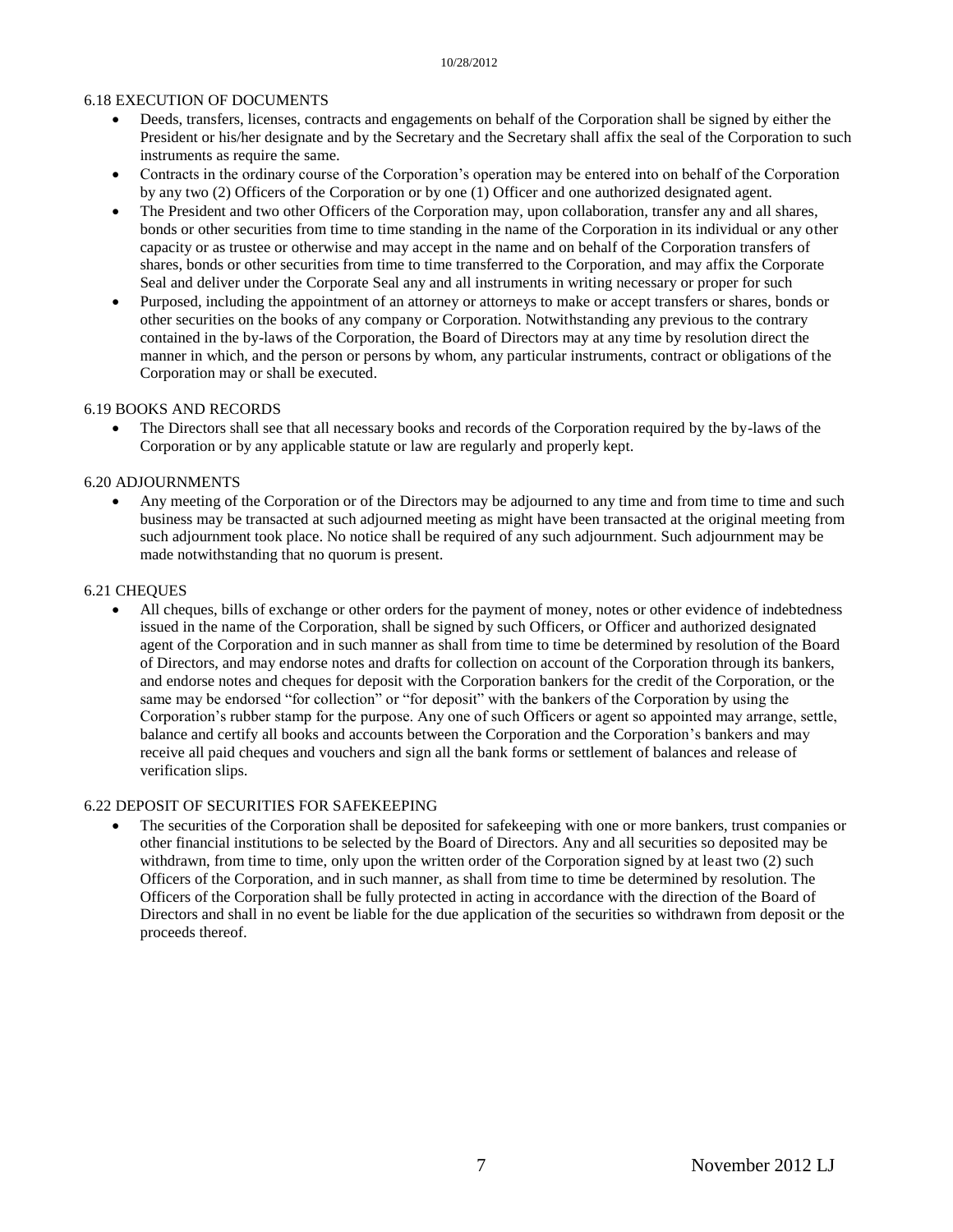### **ARTICLE 7 – DUTIES OF THE OFFICERS OF THE CORPORATION**

#### 7.1 MEMBERSHIP

 The Officers of the Corporation comprise of the Executive Committee and shall consist of the following members; President, Secretary, Treasurer, and Immediate Past-President.

### 7.2.1 PRESIDENT (two-year term)

- As the Chief Officer of the Corporation, the President shall:
	- o contribute to the vision and direction of the Corporation
	- o be accountable to the membership for furthering the goals of the Corporation
	- o assume the role of the Chair of the Executive Committee
	- o be responsible to the Board of Directors
	- o act as a mentor for the President-Elect
	- o when present preside at all meetings of the members of the Corporation and of the Board of Directors
	- o be charged with the general and supervision of the affairs and operations of the Corporation
	- o the President, or his/her delegate and one Officer of the Corporation, shall sign all by-laws, cheques and all other documents related to the business of the Corporation as required
	- o represent the opinions and views of the Association to the public or media as required
	- o serve as NAPAN representative or will appoint a delegate
	- o assist in preparing an annual operating budget to be presented to the Board of Directors
	- o assist the Board of Directors in establishing and maintaining an ongoing strategic plan with defined goals and objectives and operational strategies
	- o act as a liaison between the regions and the Executive Committee as required
	- o schedule all regular meetings of the Corporation
	- o prepare a Presidential message for all issues of the newsletter
	- o attend Board of Directors, Executive Committee and Annual General Meetings
	- o assume other duties as requested by the Board of Directors
	- o follow the PANBC Conflict of Interest Guidelines
	- o assume the role of Immediate Past President upon completion of his/her term as President
	- o be an ex-officio member of all PANBC committees except the Nomination Committee
	- o must be an active member of PANBC

#### 7.2.1a PRESIDENT-ELECT (one-year term)

- o becomes president automatically after the two-year term as president-elect:
- o fulfils the responsibilities of the president if the president is absent, and assumes the presidency if the elected president is unable to complete a full term of office;
- o overseas the board's planning and evaluation process; and
- o is a member of the board of directors of PANBC
- o must be an active member of PANBC

#### 7.2.2 SECRETARY (two-year term)

- o attend all meetings of the Officers of the Corporation and/or Board of Directors and record all facts and minutes of all proceedings in the books for that purpose
- o give all notices required to be given to members and to Officers
- 
- o have experience in taking and producing minutes, have computer skill/literacy and access to email keep or cause to be kept a list of all members of the Corporation and call the role when required
- o be a custodian of the Seal of the Corporation and of all books, papers, records, correspondence, contracts and other documents belonging to the Corporation which he/she shall deliver up only when authorized by a resolution of the Board of Directors of the Corporation to do so and to such person or persons as may be named in the resolution
- o perform such other duties as may from time to time be determined by the Board of Directors
- o must be an active member of PANBC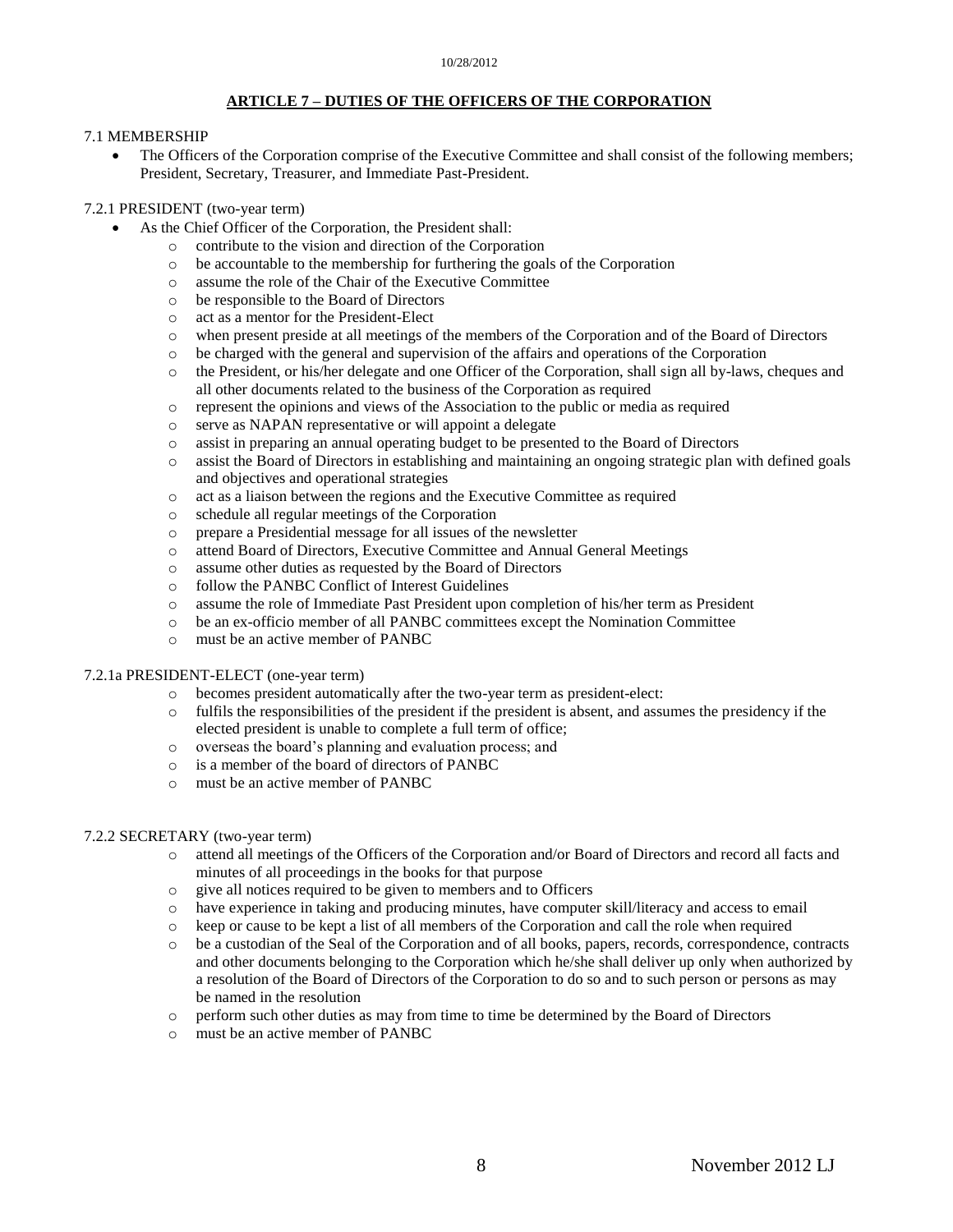#### 7.2.2a SECRETARY-ELECT (one-year term)

- o becomes secretary automatically after the two-year tem as secretary-elect:
- $\circ$  fulfils the responsibilities of the secretary if the secretary is absent, and assumes the role of the secretary if the elected secretary is unable to complete a full term of office;
- o overseas the board's planning and evaluation process; and
- o is a non-voting member of the board of directors of PANBC
- o must be an active member of PANBC

#### 7.2.3 TREASURER/REGISTRAR (two-year term)

- o have experience with bookkeeping or accounting, have computer skills/literacy and have access to email
- o keep full and accurate accounts of all receipts and disbursements of the Corporation in proper books of account
- o deposit all monies or other valuable effects in name and to the credit of the Corporation in such bank or banks as may from time to time be designated by the Board of Directors
- o disperse the funds of the Corporation under the direction of the Board of Directors, taking proper vouchers thereof
- o render to the Board of Directors at regular meetings thereof or whenever required of him/her an account of all of his/her transactions as Treasurer, and of the financial position of the Corporation
- o prepare and present an annual operating budget to the Board of Directors
- o be one of the signing officers of the Corporation
- o perform such other duties as may from time to time be determined by the Board of Directors
- o propose the name of an auditor to members at the annual general meeting
- o report all delinquencies, with-in forty-eight hours, to the PANBC President
- o must be an active member of PANBC

#### 7.2.3a TREASURER/REGISTRAR-ELECT (one-year term)

- o becomes treasurer automatically after the two-year tem as treasurer-elect:
- o fulfils the responsibilities of the treasurer if the treasurer is absent, and assumes the role of the treasurer if the elected treasurer is unable to complete a full term of office;
- o overseas the board's planning and evaluation process; and
- o is a non-voting member of the board of directors of PANBC
- o must be an active member of PANBC

#### 7.2.4 IMMEDIATE PAST PRESIDENT (one year term)

- o assume the responsibility of the Chair of the Nominating Committee for a two year term
- o provide mentorship for the President and other members of the Board of Directors
- o perform such other duties as may from time to time be determined by the Board of Directors
- o position shall commence once the position of President is filled by the President Elect
- o is a non-voting member of the Board of Directors
- o must be an active member of PANBC

#### 7.2.5 ELECTION AND TERM OF THE MEMBERS OF THE BOARD OF DIRECTORS

o Election of Directors of the Board shall be by vote of active members. Each Director shall be elected to a specified position on the Board to hold office until the second annual meeting after she shall have been elected or until her/his successor shall have been duly elected and qualified. Regional Directors are elected at their regional level and their names brought to the Corporation. Of the remaining Directors, one half shall be retired at the annual general meeting but shall be eligible for re-election if otherwise qualified. The Treasurer and Secretary will serve a one year term of office initially.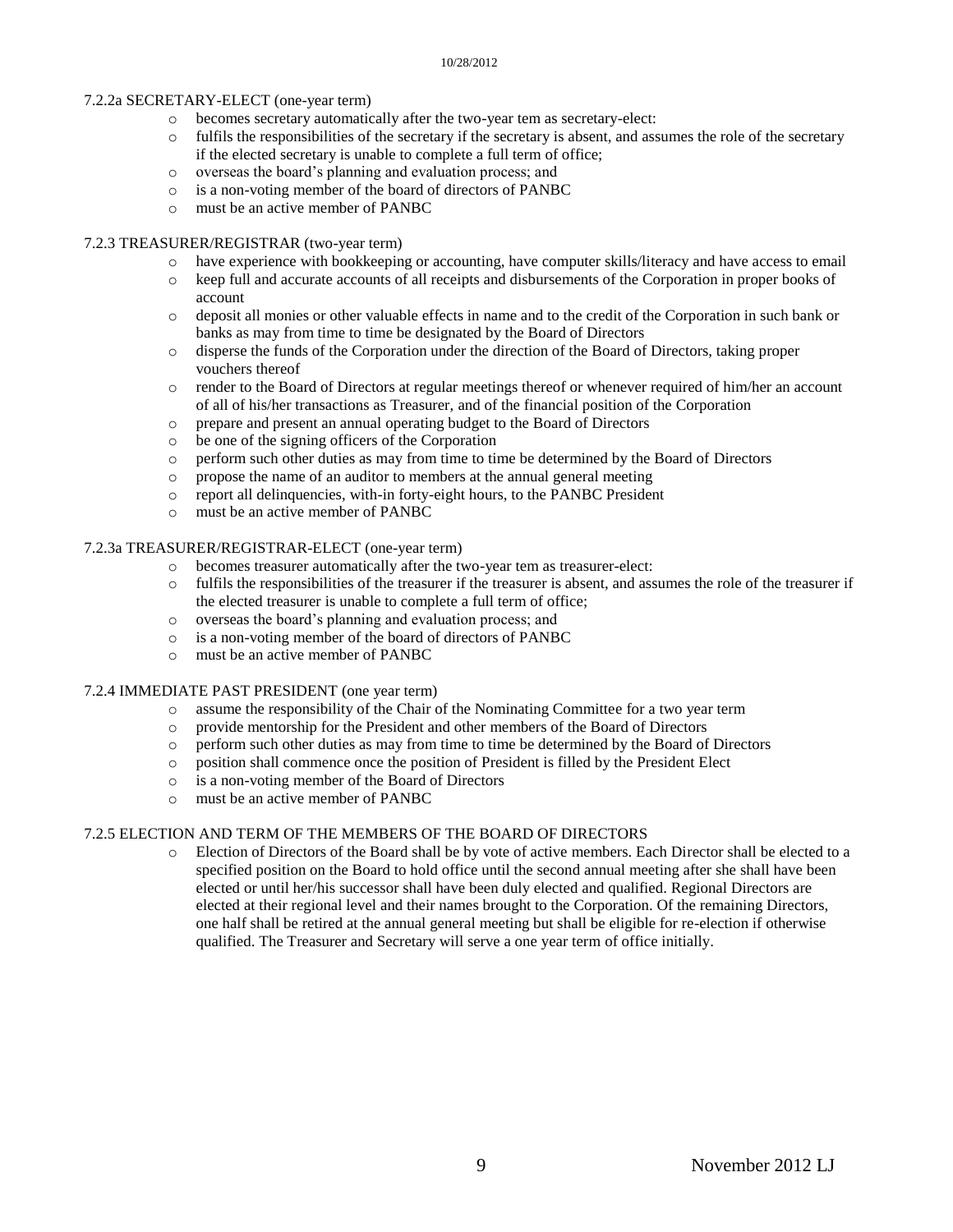# **ARTICLE 8 – DUTIES OF THE DIRECTORS OF THE CORPORATION (EXCLUSIVE OF THE OFFICERS)**

#### 8.1 MEMBERSHIP

 The members of the Board of Directors shall include the Officers of the Corporation also known as the Executive Committee, the Immediate Past President.

#### 8.2 DUTIES

 It is expected that these members of the Board of Directors will, at a minimum, attend the joint meetings of the Board of Directors and other meetings at the request of the Officers of the Corporation.

#### **ARTICLE 9 – AMENDMENTS**

- The Board of Directors shall have the provisional authority to amend or repeal the provisions of the by-law by resolution at a meeting of the Board of Directors provided that such resolution is supported by a two-thirds (2/3) majority of the members of the Board of Directors present at the meeting.
- Where the by-law is amended or repealed by resolution of the Board of Directors such amendment or repeal shall be in effect until the matter is placed before a regular meeting of the members of the Corporation for approval by the members.
- All revisions to the by-laws shall be made available to the active members of the Corporation. Such resolution effecting changes to the by-law shall require the consent of two-thirds (2/3) of the active membership present and voting at the annual general meeting subsequent to the changes being proposed. The repeal or amendment of such by-laws shall not be enforced or acted upon until the approval of the Ministry of Industry has been obtained.
- Where amendments or repeal were effected by resolution of the Board of Directors and subsequently rejected by the membership, the provisions in force prior to the resolution of the Board of Directors shall be liable for any related action or actions taken during the period of amendment or repeal effected by due resolution of the Board of Directors.

#### **ARTICLE 10 - COMMITTEES**

 The Board of Directors may appoint committees whose members will hold office at the will of the Board of Directors. The Directors shall determine the duties of such committees. A committee cannot oblige the Association or make any expense in its name without the approval of the Board of Directors.

#### **ARTICLE 11 – RULES AND REGULATIONS**

 The Board of Directors may prescribe such rules and regulations not inconsistent with these by-laws relating to the management and operation of the Corporation, as they deem expedient.

#### **ARTICLE 12 – INTERPRETATION**

 In these by-laws and in all other by-laws of the Corporation hereafter passed unless the context otherwise requires, words imported the singular number of the feminine gender shall include the plural number or the masculine gender, as the case may be, and vice versa, and references to persons shall include firms and Corporations Approved by Industry Canada November 28, 2008.

#### **ARTICLE 13-BURSARY**

 PANBC will provide on Bursary yearly to an awarded PANBC member to attend the NAPANc conference at the early bird rate if PANBC funds allow. The funds will be assessed yearly and the decision will be made by the BOD.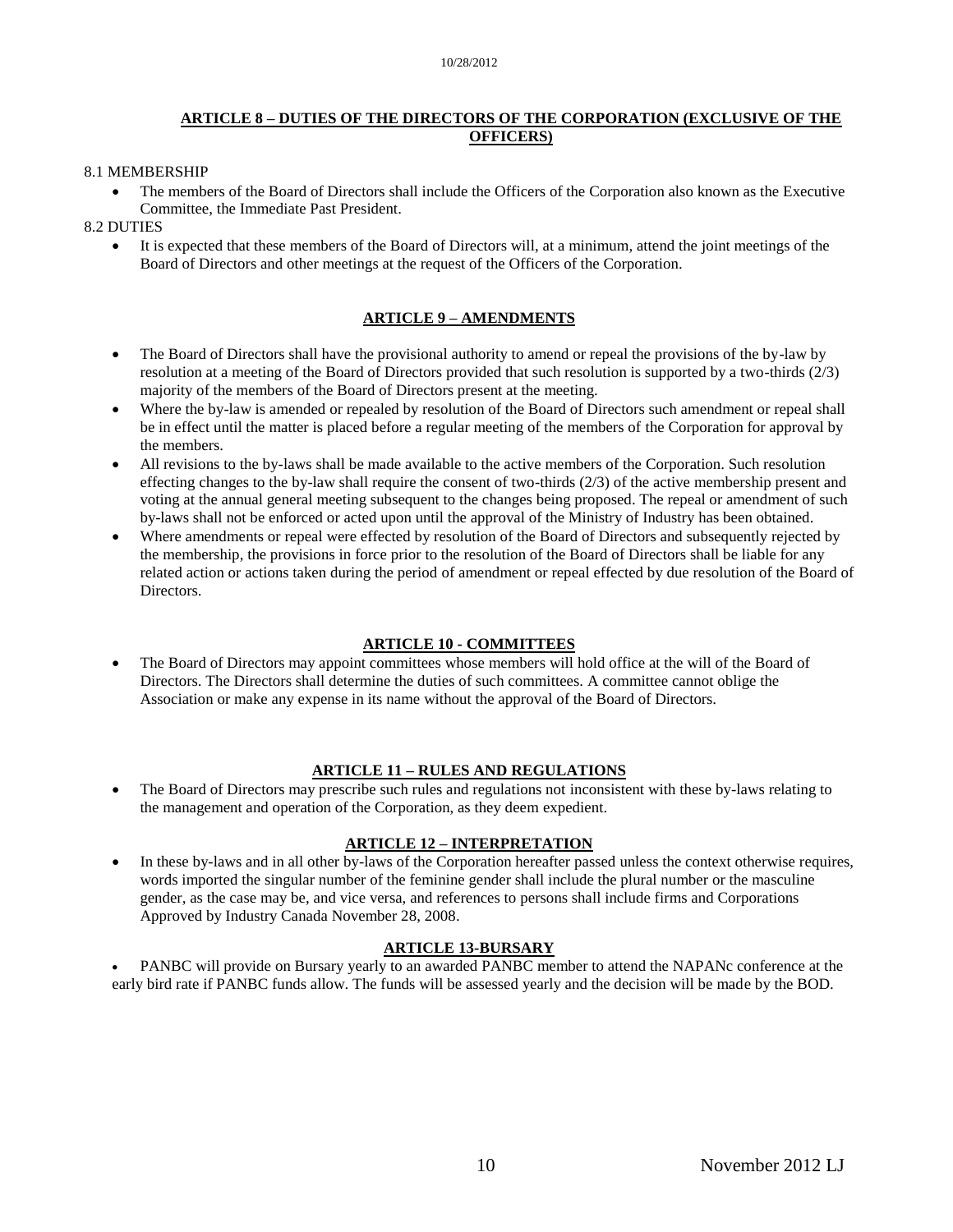# Form 1

# Society Act

# Constitution

- 1. The Name of the Society is Perianesthesia Nurses Association of British Columbia (PANBC)
- 2. The purpose (s) of the society is (are):
	- $\overline{\circ}$  To promote high standards of nursing practice within perianesthesia settings in order to provide quality nursing care to the people of Canada
	- o To promote continuing education to support standards of perianesthesia nursing practice
	- o To establish cooperation and liaison with all groups, associations, institutions or bodies that may impact and effect the objectives of PANBC
	- o To broaden public awareness pf the role of the perianesthesia practitioner as a valid member of the health care team
	- o CNA Certification (Exam)

# BYLAWS

The bylaws of the society are those set out in Schedule B to the Society Act

Dated: \_\_\_\_\_\_\_\_\_

| WITNESS (es) | APPLICANTS FOR INCORPORATIONS |
|--------------|-------------------------------|
| 1.           | 1.                            |
|              |                               |
|              |                               |
| 2.           | 2.                            |
|              |                               |
|              |                               |
| 3.           | 3.                            |
|              |                               |